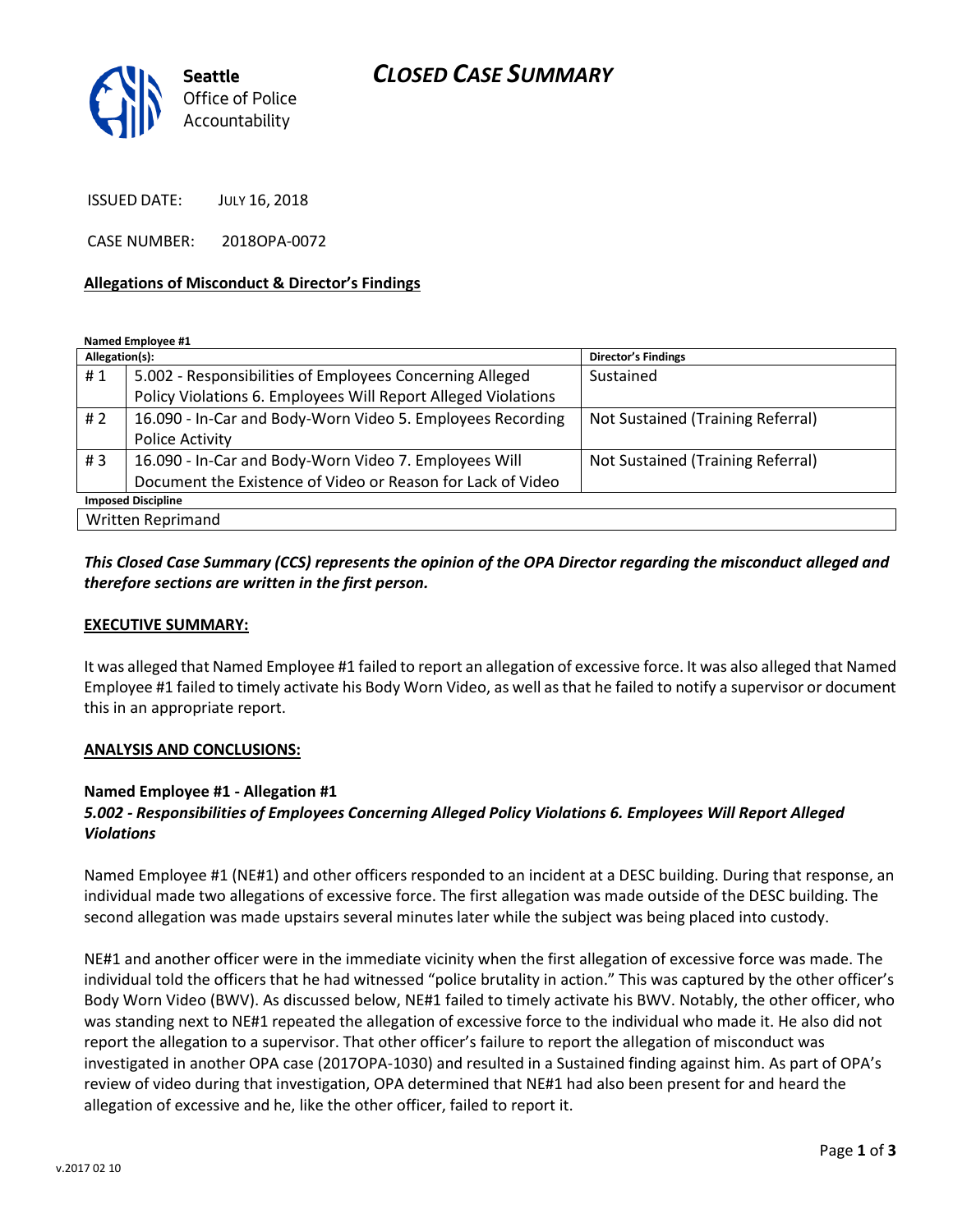

# *CLOSE CASE SUMMARY*

OPA CASE NUMBER: 2018OPA-0072

NE#1 was interviewed by OPA as part of this investigation. He stated that he did not recall the allegation of excessive force being made even though he agreed that it occurred after watching the Department video. He confirmed that he did not report the allegation to a supervisor. In response to questions from his Guild representative, NE#1 contended that he may have been focused on assisting the other officers who were upstairs, and, thus, did not pay attention to the allegation.

An allegation of excessive force and, specifically, of "police brutality," is a complaint of serious misconduct that was required to be reported. Even if he was focused on assisting other officers, he heard, or, given his proximity at the time, should have heard this allegation. However, NE#1 did not report this allegation and his failure to do so constituted a violation of policy. As such, I recommend that this allegation be Sustained.

## Recommended Finding: **Sustained**

## **Named Employee #1 - Allegation #2** *16.090 - In-Car and Body-Worn Video 5. Employees Recording Police Activity*

SPD Policy 16.090-POL-5(b) requires that Department employees record specified law enforcement activity. Included among this is officers' responses to dispatched calls. The policy instructs that officers must begin recording: "starting before the employee arrives on the call to ensure adequate time to turn on cameras." (SPD Policy 16.090-POL-5(b).) This policy applies to both In-Car Video and BWV.

NE#1 was equipped with BWV on the date in question. He did not, however, initiate his BWV prior to or upon his response to the call. Indeed, the allegation of excessive force, which was made near the beginning of the officers' response, was not recorded by NE#1 due to his failure to properly activate his BWV.

While NE#1 acted contrary to policy in this instance, OPA has instituted a grace period for BWV. This was done as a matter of fairness given the newness of this technology and the reality that failures to activate and other mistakes will occur as officers familiarize themselves with BWV. The grace period was also instituted to allow officers to learn how to properly and proficiently use their BWV without the concern of a possible OPA investigation into their conduct. NE#1's failure to activate his BWV fell within this grace period.

As such, instead of a Sustained finding, I recommend that NE#1 receive the following Training Referral.

• **Training Referral**: NE#1 should be retrained on the elements of SPD Policy 16.090-POL-5(b) and 16.090-POL-7. Specifically, NE#1 should be reminded as to his obligation to record his response to dispatched calls and that this recording should begin prior to him arriving on the scene. He should be counseled concerning his failure to do so in this case, as well as concerning his failure to notify a supervisor of this failure and to document it in a report. This retraining and associated counseling should be documented and this documentation should be maintained in an appropriate database.

Recommended Finding: **Not Sustained (Training Referral)**